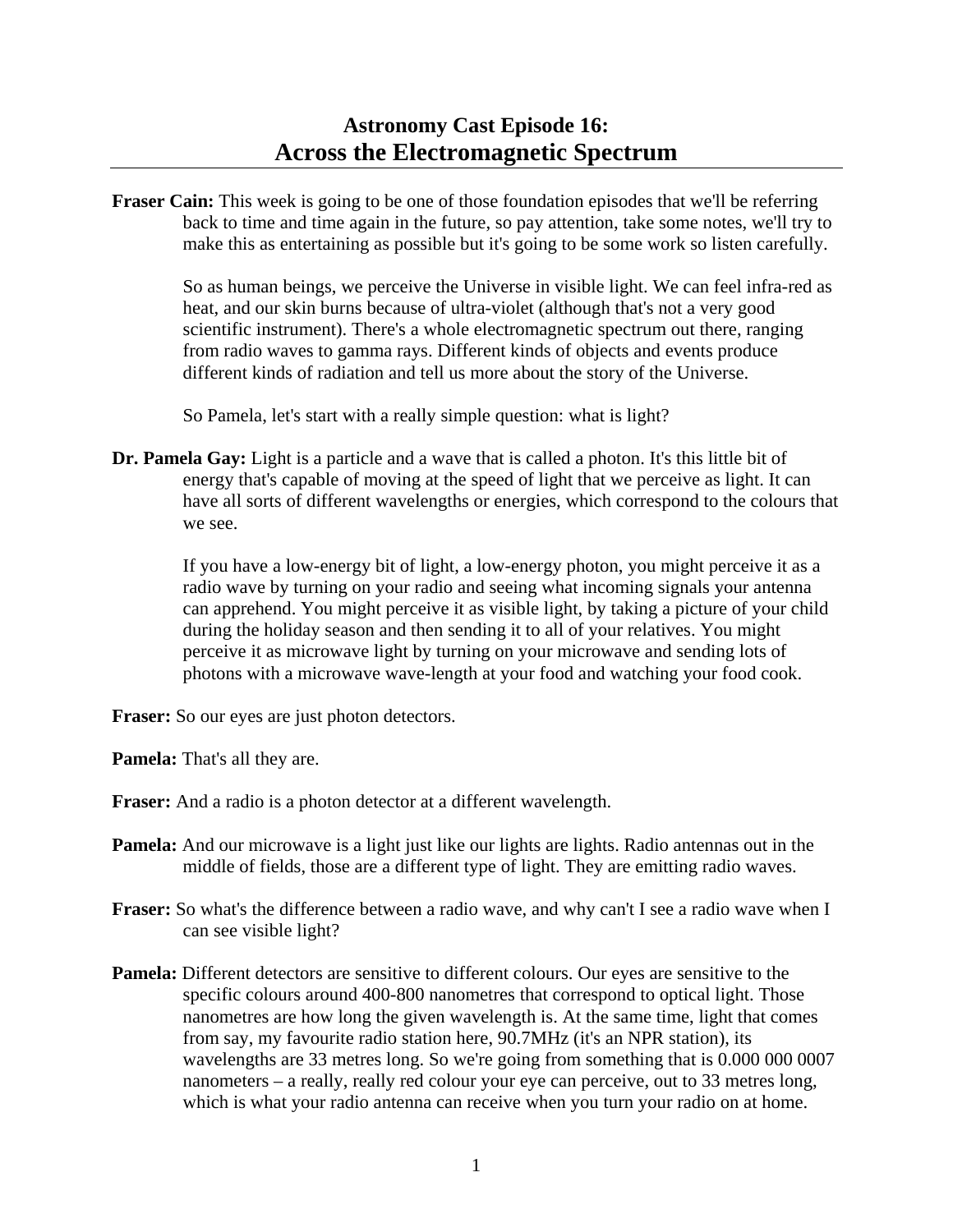- **Fraser:** So is it that your eye isn't equipped to see the photon because it has such a long wavelength, it can't put it together?
- **Pamela:** That's exactly what it is. What's cool is, different creatures eyes are actually sensitive to slightly different colours. Some forms of snake can actually see slightly redder colours. They can see into the infra-red more than the human eye can because they're adjusted to be able to find mice at night and mice are basically warm little objects running around in a cold forest at night. Anything that's warm gives off infra-red light. You and I are giving off infra-red light as we're sitting in our offices, just because we're warm.
- **Fraser:** Okay so, how does this move to astronomy then? How do astronomers use this for finding stuff in space?
- **Pamela:** The different colours correspond to different types of interactions. The colour of an object can depend on how hot it is: warm things like human beings, we give off light in the infra red. So do stars that are forming – really young stars that haven't really started to generate a lot of heat on their own, they give off light in the infra red.

 Really hot stuff starts to give off light that is optically visible. So things that are visible to the human eye typically have temperatures between 3600 and 7200 degrees. So hot things (really hot things, things that would more than cook your car if you touched them) those are visible to our eyes.

 Even hotter things, things that are capable of giving you sunburns and stuff, those correspond to larger temperatures greater than 10 thousand degrees. Really, really hot, young stars give off the majority of their light in the ultraviolet.

- **Fraser:** Hold on. So, if I'm in my room in the dark and turn on a light bulb and can see everything in my room, that doesn't mean that everything in my room is 5 thousand degrees.
- **Pamela:** No, but what it means –

**Fraser:** But the lightbulb –

- **Pamela:** The light bulb has light that corresponds to temperatures that are really really hot, and those photons are flying off of your really hot light bulb and reflect off surfaces. Some photons will reflect and some will get absorbed. What we see as colour is simply the characteristics of what photons get reflected and absorbed by different surfaces.
- **Fraser:** Right, so it all depends on the source of the photon, it can then bounce around from that point on, but the photon has been given that energy.
- **Pamela:** What's cool about light bulbs is some light bulbs are actually cool. Some fluorescent bulbs, you can touch them – no big deal. These aren't giving off light because of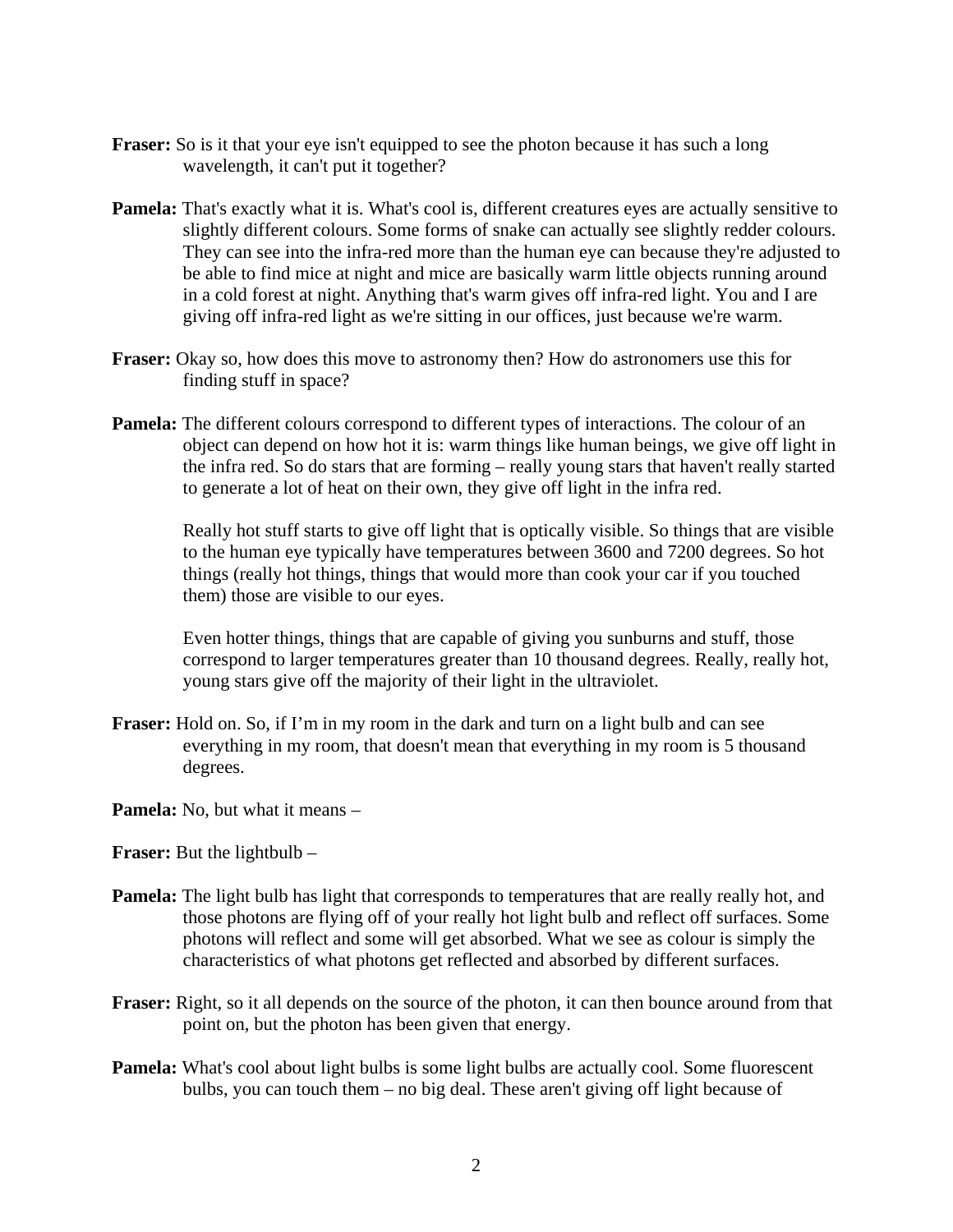temperature, they're giving off light because the electrons inside are getting excited by electricity. Excited electrons have high energies, but nothing can stay excited for a long time. We all crash eventually, including electrons. When those electrons come down from those excited energy levels, that energy has to go to something. In human beings, we generate heat. Electrons generate photons when they drop to lower energy levels.

 The fluorescent light bulbs give off photons because the electrons inside are changing energy levels, and that's another way we can get light: through electrons transitioning from energy level to another, either while roaming around free (that's called "free-free", or "bremsstrahlung" emission (that's just a fun word to say)) and we can also get atomic molecular lines and just plain old atomic lines, where you have an atom or a molecule and the electrons are changing energy levels and give off very specific colours. This is where we get "Open" signs that are red made out of different gasses. We can get all sorts of different neon lights that correspond to different gasses with different energy levels.

**Fraser:** Okay, let's go back to astronomy then.

- **Pamela:** Okay. So, when we go outside, we can use all sorts of different instruments to look up at the sky and detect all these different colours of photons. Any of you, who've seen the movie *Contact* with Jodi Foster, saw that she used an array of giant radio dishes, as well as one ginormous dish in Puerto Rico. She actually filmed (along with everyone else in the crew) at the Arecibo Observatory in Puerto Rico as well as the Very Large Array in New Mexico. These are both radio observatories, and they use their dishes to look for all different colours of radio light coming from stars, galaxies and cold gas.
	- So radio emission comes from a bunch of different things. One of the neatest places it comes from is molecular transition lines. We don't think of it very often, but the sky is filled with things like ammonia and formaldehyde and carbon monoxide. When these molecules have electrons that change energy levels, they give off radio emissions. For instance, ammonia has a 12cm wavelength, or 23 GHz radio line. So we can go out, tune our antennas to 23 GHz and tune in to listen for ammonia in giant clouds of gas and dust.
- **Fraser:** So do most objects in space give off radio waves?
- **Pamela:** Most cooler objects give off radio waves, due to these molecular transitions. Molecules are kind of fragile. If you heat them up, they turn into their individual, constituent atoms. These individual atoms often give off light at shorter wavelengths, for example in the optical or ultraviolet. But molecules have these lower transitions and those are visible in the radio.

 We also get radiation in the radio from star forming regions where we have electrons that are running free that as they change directions, there's actually energy involved in changing directions, and that can get given off as radio emission. We also have starforming regions that give off radio emissions. So galaxies that either have active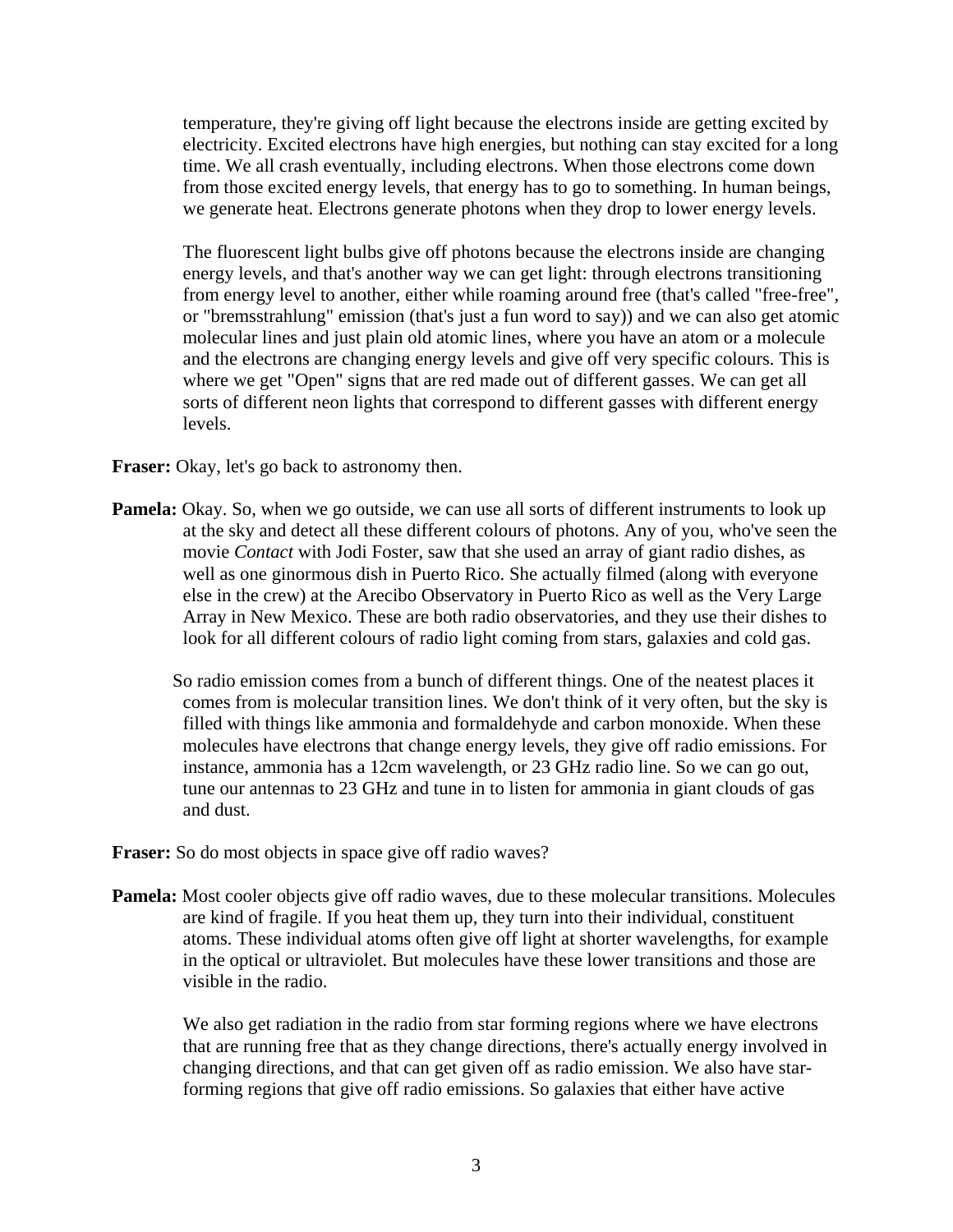galactic nuclei (which means there's a black hole consuming things – but that's two shows away, when we talk about black holes), and places where stars are forming, we get this radio emission.

- **Fraser:** And also, we know that the further away you look at things, things can be redhsifted away, so can't things that maybe started out in a different spectrum be redshifted out to the radio spectrum?
- **Pamela:** You have to be moving away from us at a fairly large rate to get redshifted all the way into the radio, but there are lots of optical things that get shifted into the infra red, and UV things that get shifted into the optical and near-infra red. So, we do see things at colours other than the ones that they're actually giving off due to this Doppler shifting of our Universe's expanding, so further away objects appear to be moving away from us and their light gets shifted because of that.
- **Fraser:** I guess you explained a bunch of interesting things in the radio, aren't there pulsars and stuff that are giving off radio waves?
- **Pamela:** A lot of that comes from the electrons interacting, these free-free / bremsstrahlung reactions. Electrons that are excited into different states, when they de-excite, they give off the radio emission and we find this in some cases around pulsars. The magnetic fields in the pulsars can cause the electrons to change directions and the effect is we see radio emission. It's just a really neat way of seeing what's going on at the atomic level in objects that are so far away we can't really make out the details of what they look like, but we know what their atoms are doing.
- **Fraser:** Okay, let's pump up our photons, a little more energy. What else can we see now as we move up the electromagnetic spectrum?
- **Pamela:** The next chunk of the electromagnetic spectrum we hit is microwave radiation, and this is where we find our Cosmic Microwave Background. One of the things we haven't talked about in detail is how temperature and wavelength and frequency are all intertwined.

 So when we're talking about the colour of something, we can use a lot of different terms. We can say that it has a wavelength of 14.48 GHz, that's formaldehyde. Or we can say it has a wavelength of 21cm. You get these two numbers because wavelength times frequency just happens to work out (because of the way the Universe was formed) to be the speed of light. One of the other neat things that comes out of physics, is if you heat an object and it's what's called a perfect black body… a rock is a good example.

 If you heat a rock, it gives off light in all different colours, but the maximum colour it gives off, the colour that gives off the most number of photons is going to correspond to the temperature of the rock. If you go back and watch some of the original Star Trek episodes, you'll see Captain Kirk heating rocks with his phasor, because that's what he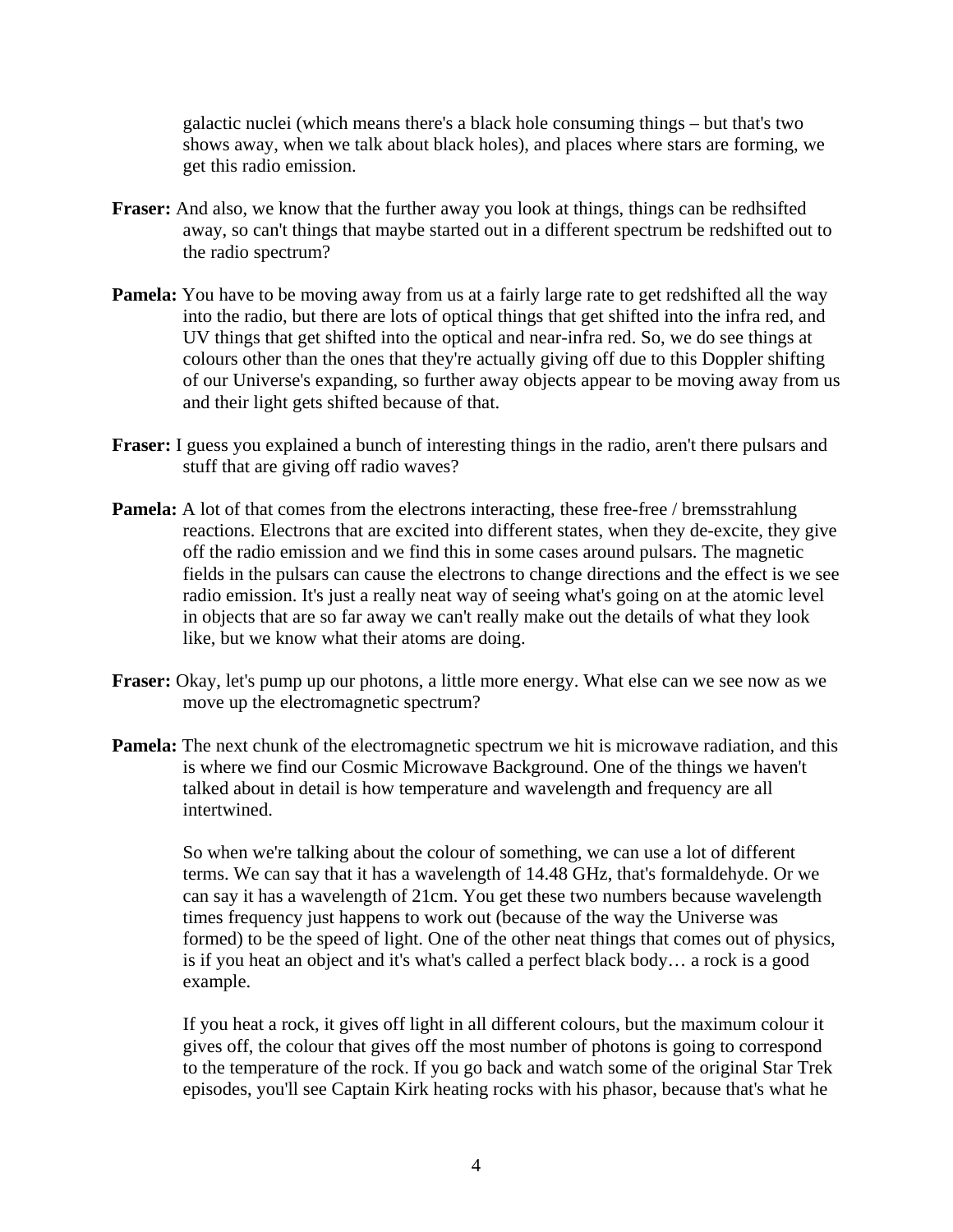did. As you heat the rock it gets brighter and brighter in the reds. It's a warm object. If he keeps shooting it with his phasor, it will eventually turn blue. That colour that we see corresponds directly to the temperature.

 So when people talk about the Cosmic Microwave Background, they usually talk about its temperature, which turns out to be about 2.7 degrees Kelvin. If you look at the equation that describes the maximum wavelength that corresponds to a given temperature, that works out to be about one millimetre, so the wavelength of the Cosmic Microwave Background is one millimetre, which is microwave. So in theory, you could use the Cosmic Microwave Background to heat food – not effectively, it's not tuned exactly right, but still, it's just microwave radiation.

- **Fraser:** And the microwave background radiation is what was redshifted from the visible light back at the beginning of the Universe.
- **Pamela:** That's one of those cases where something that was once really hot, bright temperature, good, easy to see (probably quite dangerous to the body) radiation, over time has gotten stretched out, now being in the microwave.
- **Fraser:** Is there anything else that we can see in the microwave spectrum?
- **Pamela:** There are these neat things called "mazers". These are cases where you have some sort of molecule hanging out either sometimes in a comet, sometimes in galaxies, in molecular clouds, and these molecules are hanging out in an excited stage.

 Molecules and atoms are allowed only to have specific energy levels. It's sort of like stair steps. They jump from one level to the next and they can't be anywhere in between. It works out that if one of these molecules is at a higher step and a photon comes along with the exact energy corresponding to between that high energy and the energy below it, it can hit it just right that the molecule jumps down an energy level, gives off a photon, and that original photon (or at least, some photon with the exact same energy) also comes off.

 So one photon comes along and suddenly it turns into two photons. Those two photons can hit another excited molecule, and now we have four photons. This ends up magnifying the amount of light at a given colour that's coming out in a straight line. It's sort of like a laser beam, except in this case it's in the microwave radiation.

- **Fraser:** Is that because the energy is being spread out? Sort of one photon has a lot of energy, but then it gives it to a whole pile of other photons, but they're going to come at it with a lot lower energy.
- **Pamela:** It works out as this weird amplification process. You have all these things that are hanging out at a higher step, and one thing comes along and it knocks something off a step and it gets another photon with it. It comes along, hits something else on a higher step, knocks it down, now we have more photons at that same energy going along. It's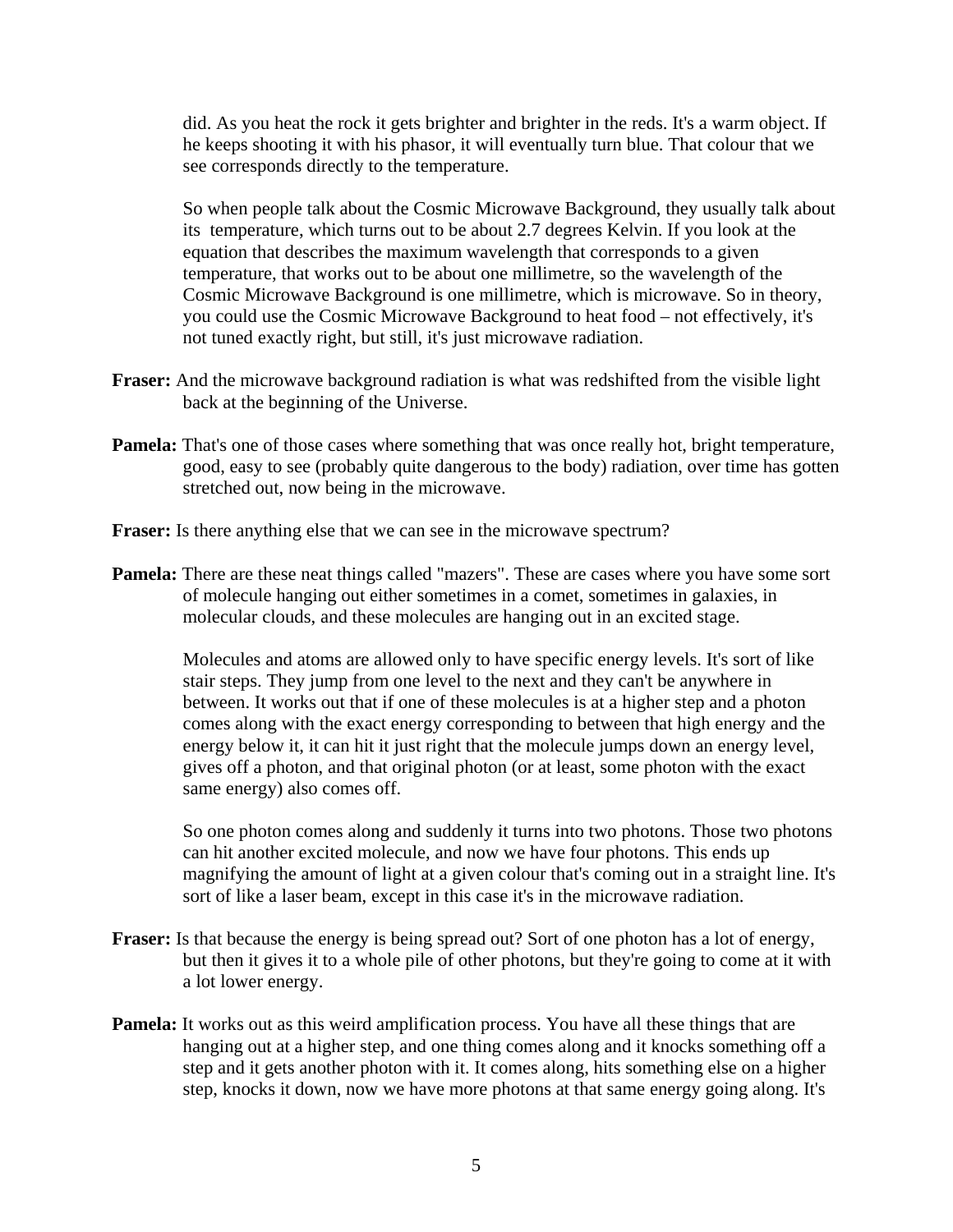causing a cascading reaction of all of these excited molecules that are in an unusual state. They cascade down, and then give off this photon as they go.

- **Fraser:** So we're seeing "mazers" in the microwave spectrum.
- **Pamela:** We see them in the microwave spectrum and they're just kind of cool. The Universe creates its own lasers, but in the microwave regime.
- **Fraser:** All right, let's keep crawling sort of up the spectrum. What's next?
- **Pamela:** The next place we land is in the infrared. This is generally just warm stuff. What's neat about the infrared is dust and gas scatters light. Light is more likely to get scattered if it has a very short wavelength, or a high frequency. Stuff we can see with our eyes easily gets scattered by dust. Stuff with really long wavelengths, like in the infrared or radio, can pass right through dust – not a big deal.

 When we look out in the Universe using the infrared, we can see through a lot of different dust clouds, and we can see things that are embedded in the dust clouds that we can't normally see using optical light. So we look out and we can see stars embedded inside of nebulas, we can see background objects, we can peer into the centre of our galaxy just by going into the infrared and looking at this light that doesn't easily get scattered.

**Fraser:** The invention of infrared was quite a revolution in astronomy, wasn't it?

**Pamela:** It allowed us to suddenly see things that we never thought we'd ever be able to see. It's just a matter of getting detectors that are tuned to the right colour photons. Nowadays, it's common technology. Night-vision goggles are just infrared detectors. They allow you to see the cooler photons that come off of warm objects. This is why you see warm bodies as ghostly shapes where the dark spots correspond to cold objects on the person's body.

 This allows us to see things with temperatures in the range of human body temperatures. We look out and can also find things like stars that are just starting to form, things up to 1 thousand degrees, 2 thousand degrees – not a big deal in terms of hot objects, but a big deal in terms of the science that comes out of it. We can see stars before they have nuclear reactions going on, and start to figure out what are all the different stages in star formation.

**Fraser:** You could have an object, say even a planetary system. There's nowhere near enough energy there for us to be able to see with a visible light telescope, but it's getting warm enough just through the friction of the dust that it's starting to form and we can see it in the infrared spectrum. Maybe even, it's covered in dust – enshrouded in dust – and the infrared lets us peer through that dust when normally it would be blocked in other telescopes.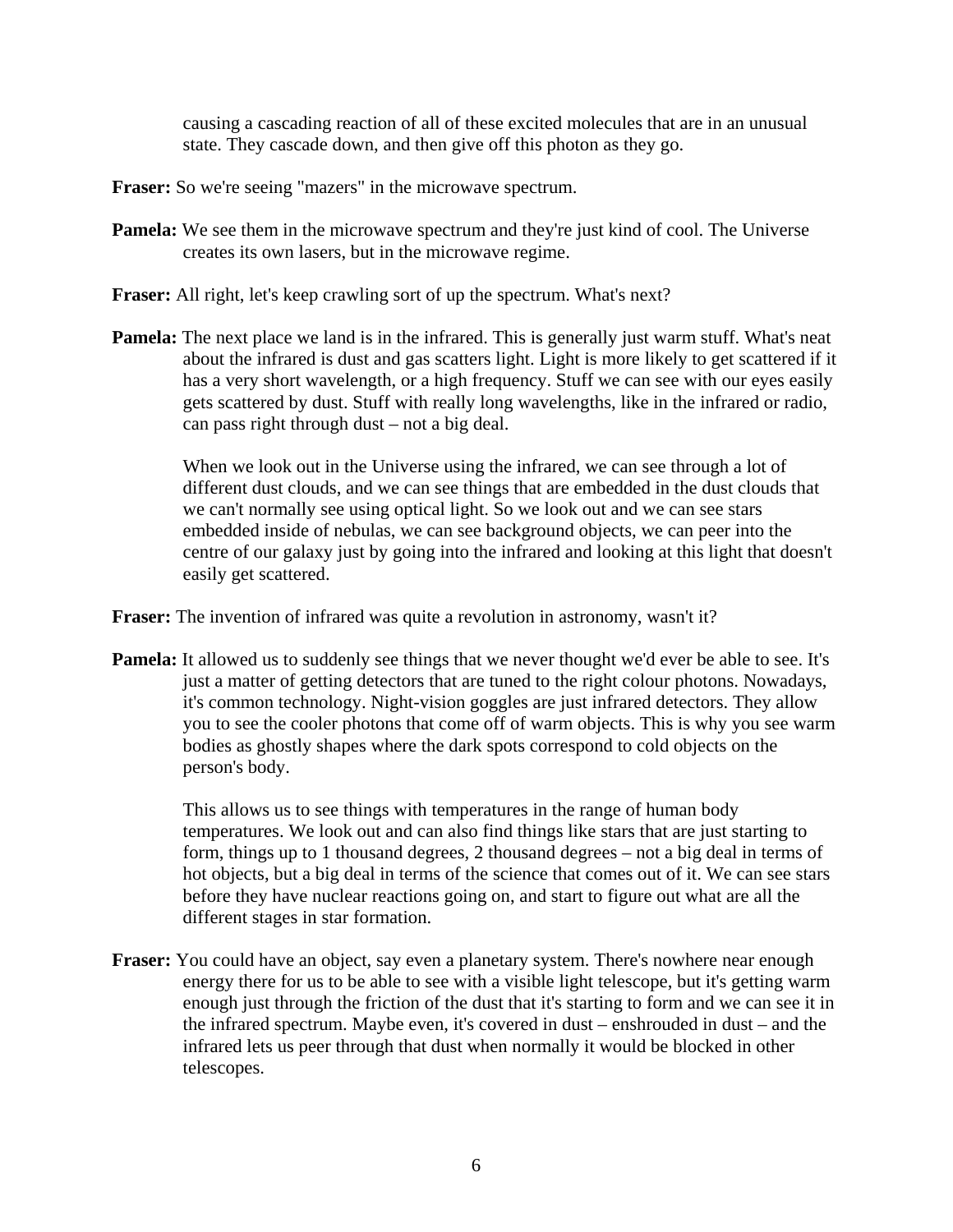- **Pamela:** It's this wonderful form of the old "get your x ray glasses" comic book glasses, but in this case it was really the infrared that was needed. We're peering through dust that was otherwise opaque to see objects that were otherwise invisible.
- **Fraser:** And most of the new instruments htat are being built are focussing on a lot of the infrared – Spitzer, I know the new James Webb telescope is going to be significantly in the infrared
- **Pamela:** This is for a couple of different reasons. One of them is it allows us to look through dust, and that's just useful. It opens up whole new areas of the sky, places we can now go and explore. It lets us look at star and planetary formation.

 The other reason is the most distant galaxies have had the majority of the light they're giving off redshifted into the infrared, so now things that may be bright blue on the very edge of the Universe, far back in the past, their light has gotten shifted as it travelled toward us, so now it appears in the infrared. We can see the earliest days of the Universe by looking in these other wavelengths.

**Fraser:** So next up…

**Pamela:** Next is the good, old fashioned, boring optical.

## **Pamela & Fraser:** Boring!

**Pamela:** This is what we see everyday of our lives. Again, nice. Warm temperatures, again. Here we're looking at the few thousand to about 7 thousand degrees. This is where our Sun gives off a lot of its light. It's just good old fashioned thermal emission.

 Now you also start to get atomic lines in here. You get some neat – the hydrogen bomber series, which is a good way of looking at a star and telling how fast it's moving because you know exactly where these lines are.

 It's a good way of telling the temperature of the star, because the strengths of the lines vary with temperatures. You get things that are very excited at high temperatures, or very excited at lower temperatures because as they go up to the higher temperatures the electrons fly away and you no longer have transitions.

 There's all sorts of really cool quantum mechanics going on. You start to get things like iron atoms get excited. You get metallic lines going on.

 So there's lots of neat ways that when you spread out the light of a star and look at the individual colours, you can start telling exactly which atoms go into making up stars. This is all very easy to do in the optical. You have lots and lots of lines to deal with and easy to detect because our technology's driven in some cases by what is commercial and most useful.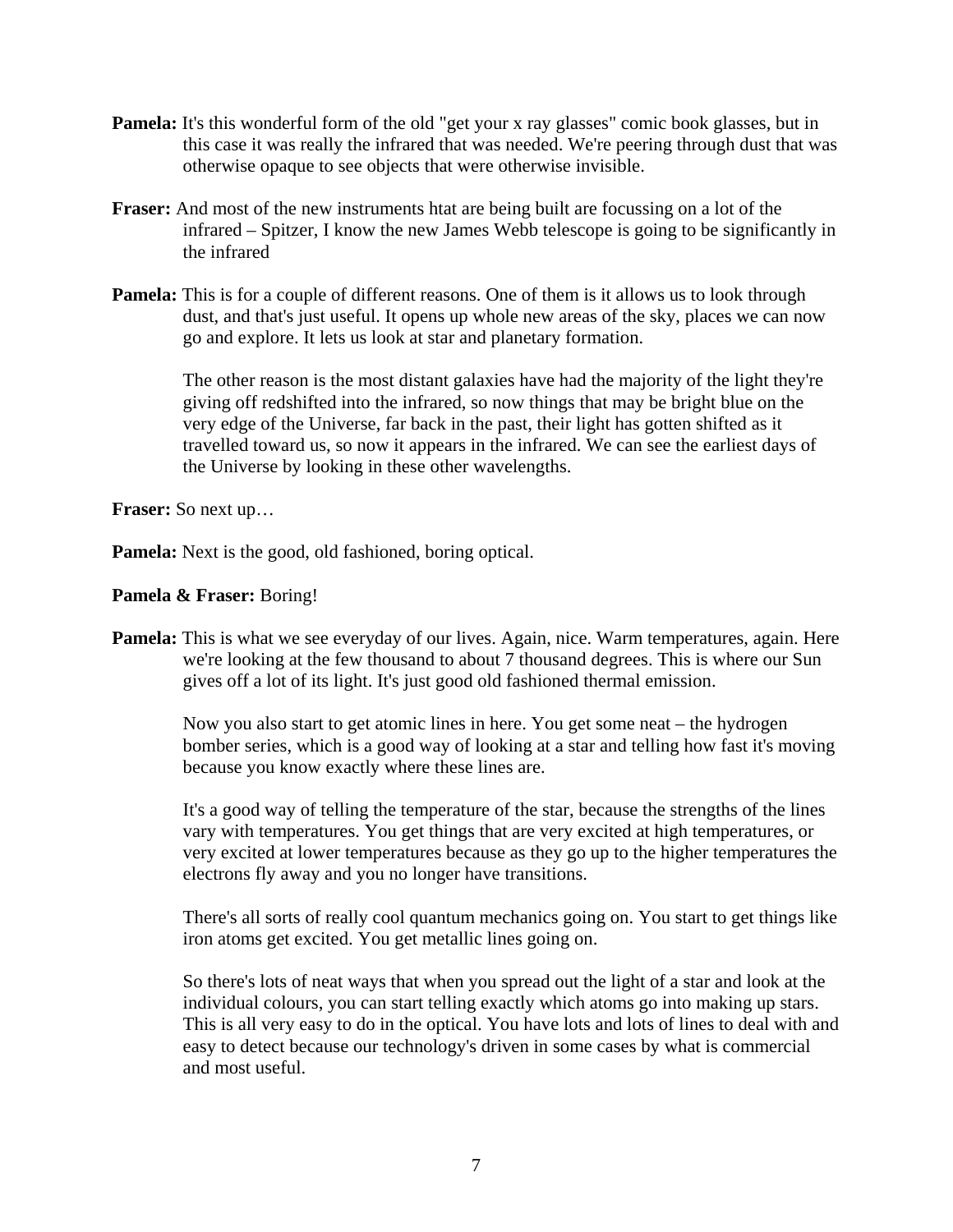Everyone wants to take a picture of their kid, so we figured out how to make optical detectors. All of that commercial technology has gotten transformed and used in astronomy. We have all of this great equipment we can use to study the stars, and study what atoms make up the stars, what light is getting absorbed and emitted by the individual atoms in those stars.

**Fraser:** All right, let's move beyond the visible light. What's next?

**Pamela:** Next is where we get our sunburns, that's the ultraviolet light. This is again, a good place that we can study the individual atoms in the stars. We also get UV light specifically in its largest amounts, in really hot places.

> When you have lots of star formation going on, you have lots of young, really, really hot, really, really massive stars just blasting ultraviolet radiation. It's these hot, dense areas with these young, young stars that give off lots of UV light. So when we look at starbursting galaxies, they're not just blue, they're ultraviolet. Ultraviolet is you just keep going hotter from the blue and you land there.

 It's a dangerous place interms of the human body doesn't cope so well with ultraviolet. These are high energy photons, so when they hit things, they can knock electrons out, they can do lots of damage. Ultraviolet photons can actually damage your DNA if they hit one of your molecules in just the wrong way. We need to be careful when we start getting into these high energy photons.

 We also start to see ultraviolet in places like the cores of galaxies that have active galactic nuclei that are doing lots of consuming and there's high density gas. Anyplace where the gas gets really dense you start to get high energy photons.

**Fraser:** So we're going to be seeing ultraviolet in fairly exciting places.

**Pamela:** Very exciting places. We also start to see x rays in some of thse very exciting places.

**Fraser:** Right, that's next on the list.

**Pamela:** X rays, we start to get from hot gas. We also get x rays when you heat metals up really, really hot. When we look at the cores of clusters of galaxies, in these places, the gas gets compressed so much, and the temperature gets so high that they start giving off x ray emission.

We also get x rays in places where there's really strong magnetic fields. As electrons get accelerated by the magnetic fields, this acceleration… you end up with an energy change. This energy change corresponds to photons – to light being given off. We end up with magnetic fields being sources of x rays. When we look at stars with really large magnetic fields, we also start finding x rays. When we look at supernova remnants, where we have, in some cases, magnetic fields, and where we definitely have lots of accelerated stuff, we find x rays.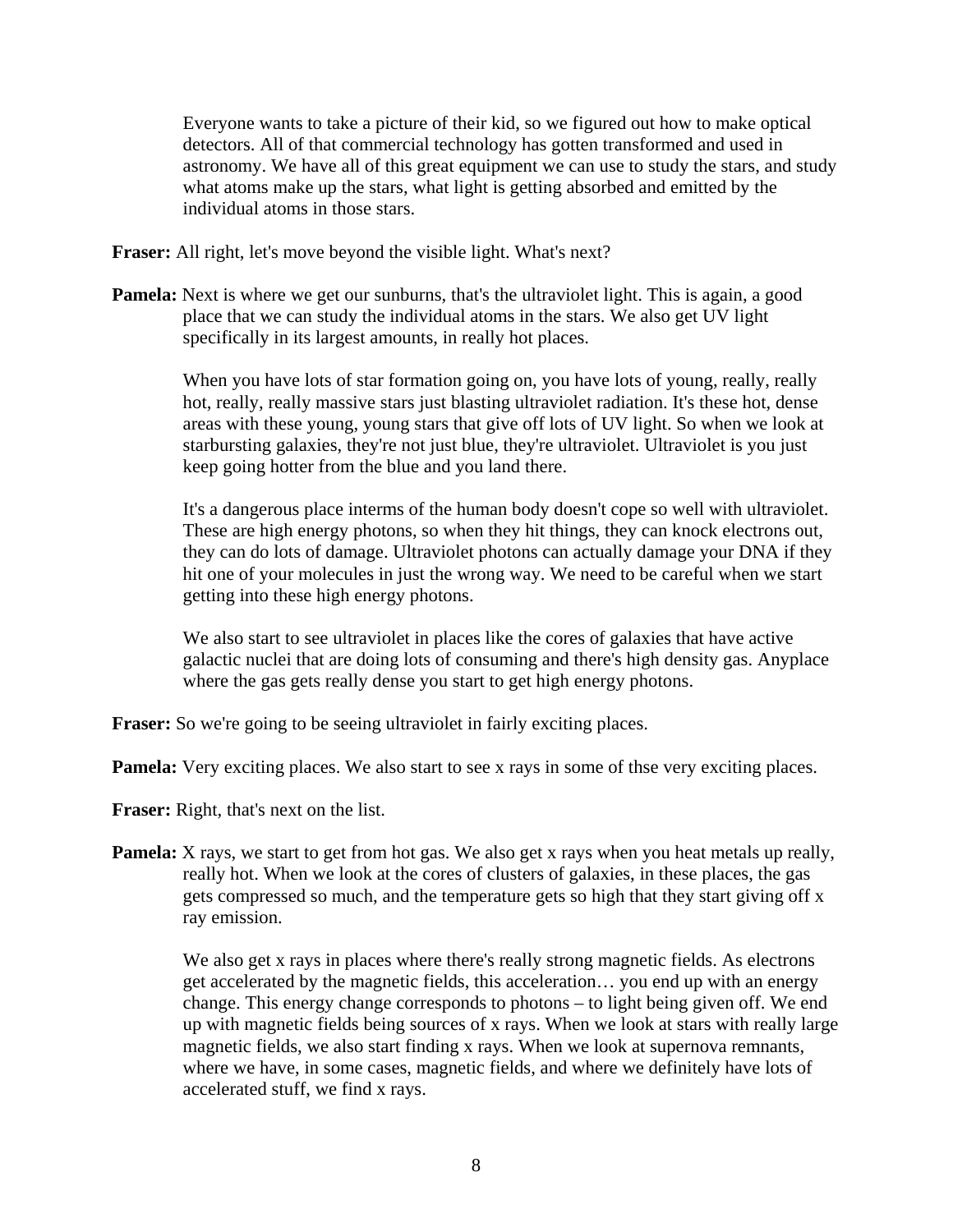**Fraser:** So the magnetic fields are boosting the energy levels of the photons around them.

**Pamela:** They're accelerating them.

**Fraser:** and hurling the mass.

**Pamela:** Exactly.

**Fraser:** Wow. There's more?

**Pamela:** There's one final category; Everything that is higher energy than x rays is called a gamma ray. No matter how much higher you go, it's still going to be called a gamma ray.

**Fraser:** That's how we get the Hulk, right?

[laughter]

**Pamela:** Something like that.

 Gamma ray emission is again, something we find associated with magnetic fields. We find gamma rays in supernova remnants again, but gamma rays also come from the most magnificent explosions in the Universe.

 When you have some supernovas that funnel the majority of their energy along the axis of rotation of the star that's exploding, if we just happen to be along that axis, we can see this burst of high-energy light, high energy photons, gamma rays, funnelled straight at us from the explosion. These are the mysterious gamma ray bursts that had been befuddling astronomers for decades, that we think we finally have a handle on.

 If you get a couple of neutron stars to collide, they give off gamma rays because the energy of the explosion is so high, the photons get accelerated to the point that they become gamma rays.

- **Fraser:** Wasn't there a mystery that gamma rays have been detected with energies so high that we don't even know where they might be coming from?
- **Pamela:** There's always these mysterious "what could have done this?" It could just be that you hit something with a photon that's going at a really large rate. This is the old what happens when you send a two-year-old on rollerskates at a sumo wrestler? They bounce off. Now, if the little kid goes into a running sumo wrestler, they bounce off with a really high velocity. If you have a regular, everyday, happy electron chugging through the Universe at not to high a rate, and it gets blasted by a high speed photon, a cosmic ray from some sort of an explosion or something, the energy change could correspond